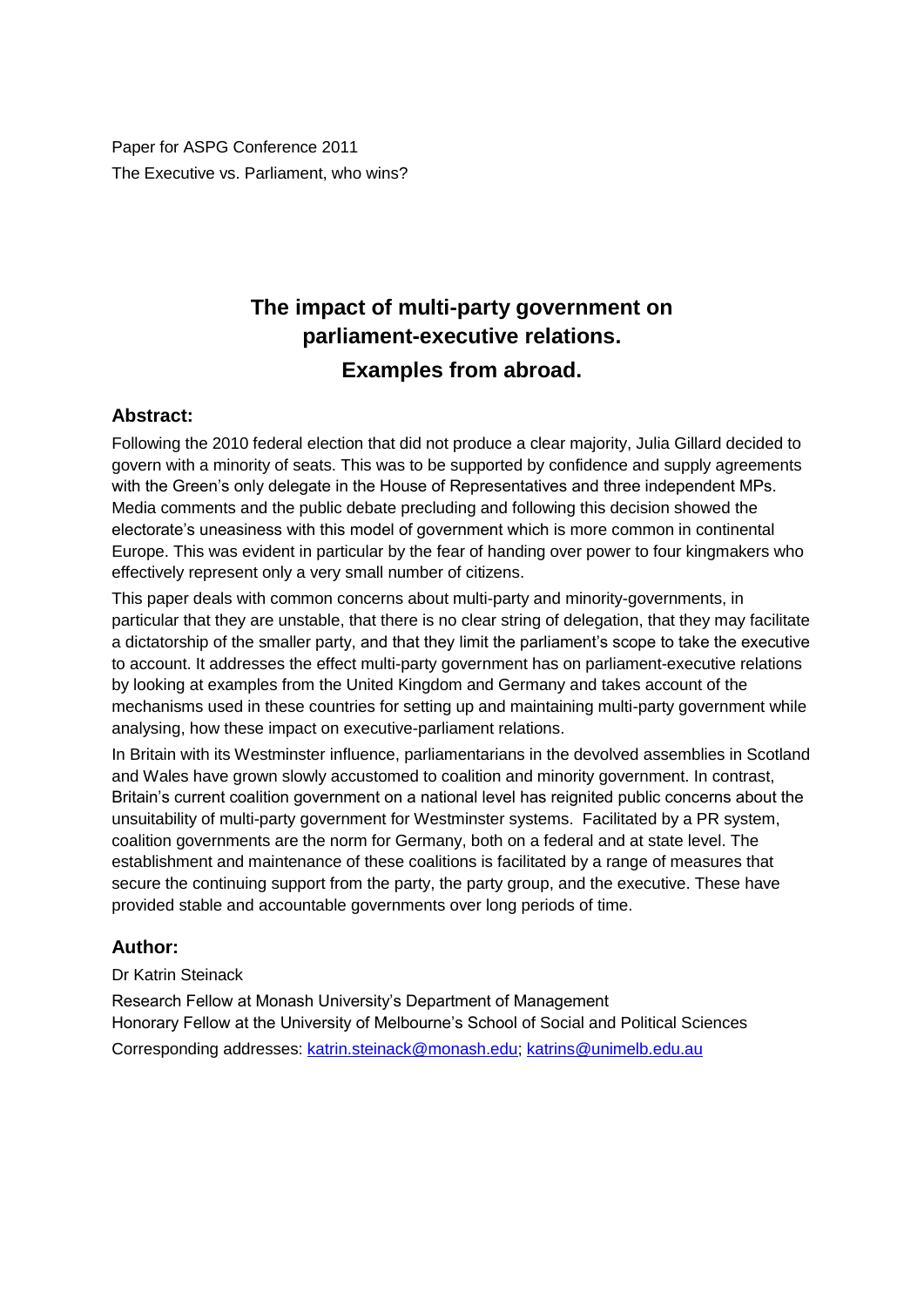# **The impact of multi-party government on parliament-executive relations. Examples from abroad.**

## **Background and context**

Following the 2010 federal election that did not produce a clear majority, Julia Gillard decided to govern with a minority of seats. Her minority government – the first one on a federal level for almost 70 years - was to be supported by confidence and supply agreements with the Green"s only delegate in the House of Representatives and three independent MPs. Media comments and the public debate precluding and following this decision in some parts mirror the response to Britain's current coalition government. They show the electorate's uneasiness with this model of government. Despite the fact that all of Australia"s states and territories have had a hung parliament in the last 25 years (Horne 2010), and anticipations that Australia"s two-party hegemony is in slow decline (Bowe 2010), ruling without the majority of seats in many ways seems to be inadequate for Westminster-style parliaments.

The public discomfort in the UK and Australia with this model of government, which is much more common in continental Europe, was particularly palpable with regards to three issues:

- Very limited knowledge on how governments work, that require multi-party cooperation. This was evident by the various newspaper articles following the recent general elections in the UK and Australia with headlines such as "How the coalition government will work"<sup>1</sup>, "Minority government: how it works" <sup>2</sup> or "Labor's minority government explained"<sup>3</sup>.
- The fear that the smaller partner or partners exerts almost dictatorship like influence without being adequately informed or resourced. A notorious example of denouncing the four Australian kingmakers who effectively represent only a very small number of citizens is Niki Savva's opinion piece "Shackled with a few rogue fence jumpers"<sup>4</sup>.
- Worries that there are no clear lines of responsibility and action: Despite a promising start in May 2010, Britain"s coalition government between the Conservatives and the Liberal Democrats has reignited public concerns about the unsuitability of multi-party government for Westminster systems. According to an Institute for Government poll, more than two-thirds of people believe the government is "weaker, less decisive and 'confused' about what it stands for"<sup>5</sup>.

In the following, this paper will address these three aspects by looking at how multi-party government has been managed by assemblies that have in the past more frequently dealt with multi-party coalitions or minority governments.

There is a plethora of literature on how coalitions are negotiated and formed (for example Laver & Schepsle 1996), with more recent research focusing on effective measures to control the cabinet personnel (Müller & Meyer 2010). The question how coalition-management affects the relationship between executive and the parliament, has only recently obtained more attention from parliamentary scholars, though Strøm, Müller & Smith (2010) concede that knowledge in this field remains patchy and typically limited to single-country studies .

1

 $1$  The Guardian, 12 May 2010.

 $2^2$  The Australian, 22 August 2010.

<sup>3</sup> ABC News, 8 September 2010.

<sup>&</sup>lt;sup>4</sup> The Australian, 7 September 2010.

 $5$  The Guardian, 12 May 2011.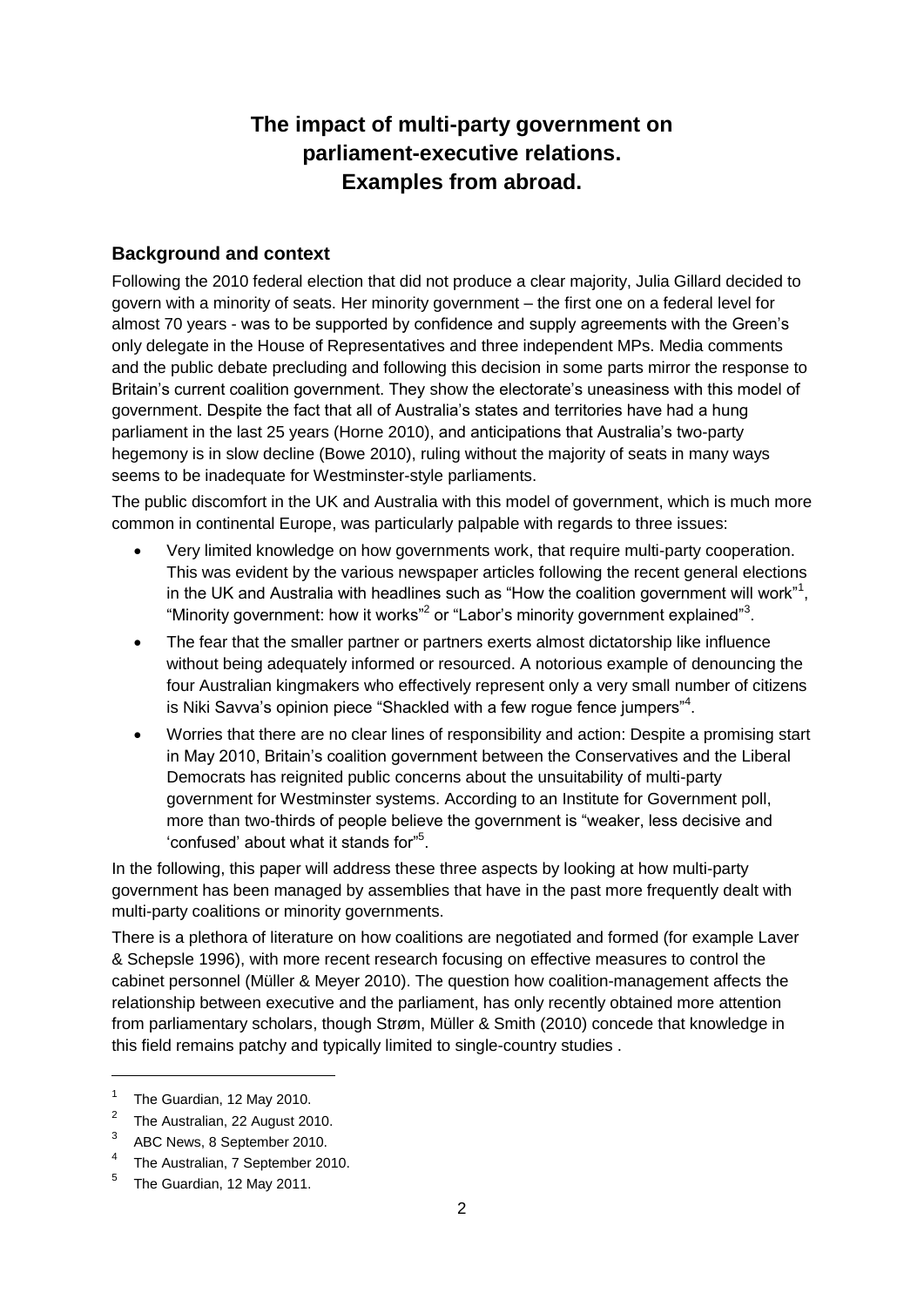## **Examples from abroad**

In the following, the paper focuses on recently established German state and federal governments and on the devolved assemblies in Scotland and Wales that until May 2011 both have been governed through minority or coalition arrangements. Taking account of the formal and informal mechanisms used by these assemblies for setting up and maintaining multi-party government, the paper will discuss how these arrangements impact on the parliamentgovernment relations.

In addition to taking account of readily available literature, documents and newspaper articles published on the parliaments in question, parts of the paper are based on interviews early 2009 with members of the National Assembly for Wales and the Scottish Parliament which were conducted as part of recent research on party group interaction in territorial assemblies. $6\degree$ 

#### *Experiences in the UK*

1

The British devolved assemblies in Scotland and Wales were explicitly constructed as counterdrafts to the traditional Westminster model. Key principles on the establishment of the assemblies in 1999 were a mixed member proportional (MMP) system, a participative approach to legislation and policy making, all of which should lead to a different style of politics.

Facilitated by the change of electoral system, the growing impact of Liberal Democrats, the Greens, the Scottish National Party (SNP) and the Welsh national party Plaid Cymru has "confirmed the reality of multi-party politics away from Westminster" (Lynch 2007, 323). Over the course of the past 12 years, both Scotland and Wales have gained experience with multi-party and minority governments, $7$  though in May 2011 both assemblies returned to single-party government. Recent research on the devolved assemblies (Steinack 2009, 2010) shows, that – after being socialized in a Westminster system - dealing with multi-party arrangements clearly required a change of mind of all stakeholders involved. The idea of entering a coalition per se initially had been quite alien to many politicians, as following quote illustrates:

"It"s been a hard road in understanding, understanding coalitions because all of the UK parties, in fact all of us come with a tradition in the first past the post elections, you come with the tradition of being, you know, the party gets a majority and it"s been a very unusual circumstance when you have a coalition so for parties it's been a learning process" (AM6\_Lib, 2).<sup>8</sup>

In contrast to the Liberal Democrats, who had governed with Labour until 2007, Plaid Cymru was an unlikely partner, out of ideological as well as strategic reasons (Osmond, 2007). Consequently, Plaid Cymru members were worried about entering the coalition with Labour as they feared a loss of political identity, as one spokesperson highlighted:

"a number of people felt and thought well we can"t do this for pragmatic reasons because Plaid Cymru, it will lose its status as the main opposition and therefore we will suffer immediately, now

<sup>6</sup> ESRC postdoctoral fellowship "The influence of party identities on opposition strategies in parliament. Policy making on a territorial level" (ESRC Grant Number PTA-026-27-1803). As part of her fellowship program the author conducted a total of 17 semi-structured interviews with MPs and clerks in the National Assembly for Wales (8) and the Scottish Parliament (9).

<sup>7</sup> From 1999-2007 Scotland was governed by a Labour led coalition government with the Liberal Democrats. From 2007-2011 this was replaced by a minority government of the SNP. At the last assembly elections in May 2011 the SNP won the absolute majority of seats. Apart from short spells of Labour-minority government, Wales has been governed by a Labour led coalition government with the Liberal Democrats from 1999-2007. In 2007 this was replaced by a Labour led coalition with the nationalist Plaid Cymru before Labour managed to regain sole power in May 2011, relying on exactly 50% of seats.

<sup>8</sup> This is echoed by the comment of a Labour college: "I think it took time for an understanding of coalition politics to engrain itself in the minds of the Welsh political parties because historically we weren"t use to it. But, I think now, that you know people understand what coalition is all about and can work within a coalition, which is essential, given the electoral system that we have" (AM4\_Lab, 3).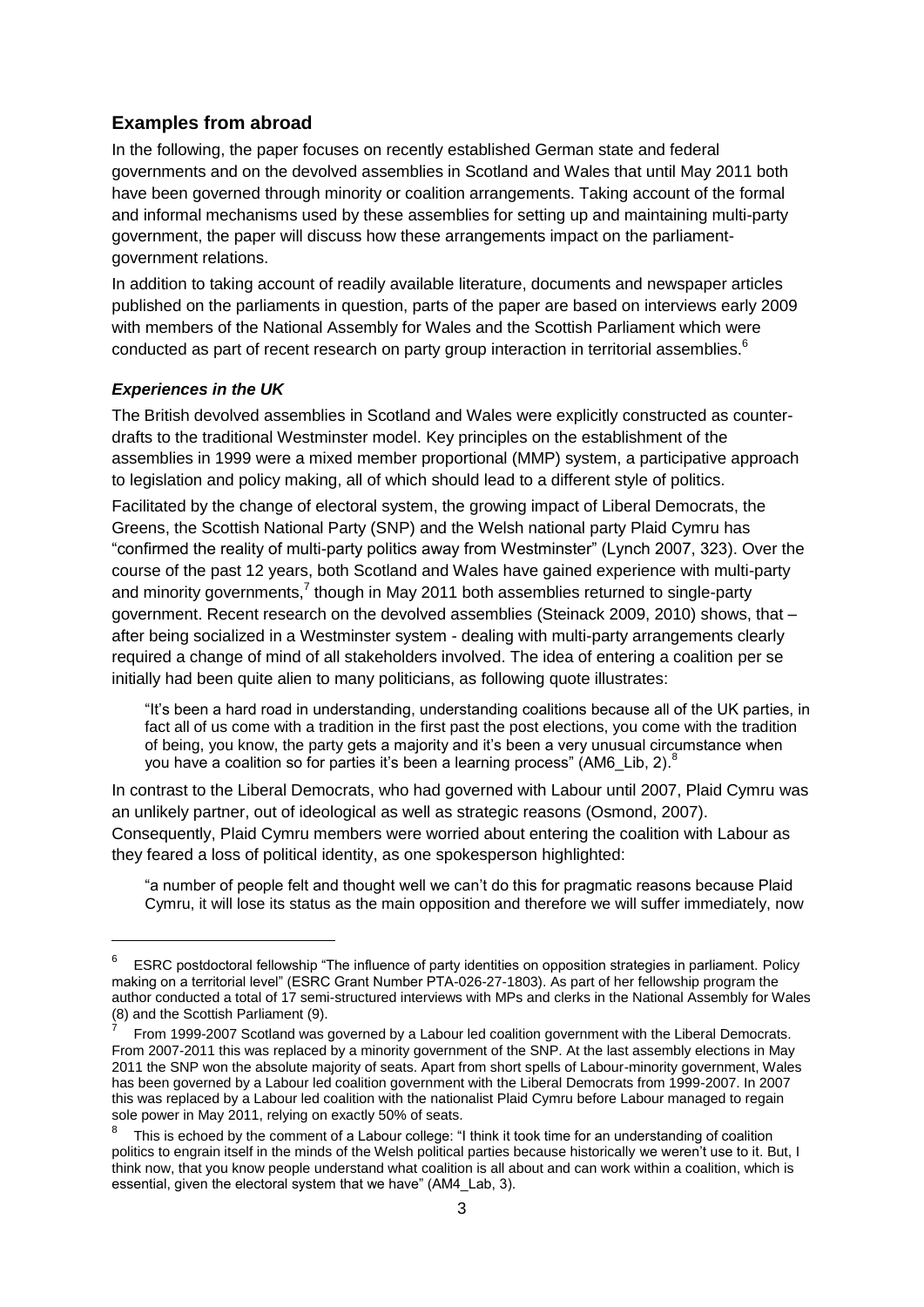there, there is no reason for believing that that has happened in fact I would probably say the opposite. If anything I think we are doing better in term of getting our message across the media than we did before" (AM5\_PC, 32).

However, in retrospective particularly MPs from the smaller parties – the Conservatives, the Liberals, and Plaid Cymru – highlighted the benefits multi-party government had brought them. These were in particular the promotion of a more subject-oriented debate with frequent consensus on policy issues amongst all parties, and the somewhat surprising fact that most of its coalition partner"s political ideas could be accommodated without giving up any of its own integral standpoints. In Wales this had been achieved by negotiating a "One Wales" coalition agreement that identified core policy areas to be addressed over the next four years (One Wales, 2007) and that was ratified by special conferences of both parties prior to taking up government. Along with this came a "One Wales delivery plan" that provided more detailed information on how and by when policy milestones would be reached and that had been implemented by more than 90% by the end of April 2011. To limit the potential of conflict amongst the coalition partners in their collective decision making, the "One Wales" agreement (2007, pp. 39 ff.) set up various measures. Amongst others, these were:

- Collective responsibilities of the government as a whole for all decisions, announcements while at the same time guaranteeing confidentiality of all government-internal discussions.
- Autonomy of both coalition partners in nominating their personnel for previously agreed portfolios.
- Joint responsibility of the First Minister and the smaller coalition partner"s Deputy First Minister for the presentation of policies.
- The establishment of a Cabinet Committee, comprising of First Minister, Deputy First Minister, Business Minister and the Business Manager of the other party to manage the day to day business of the coalition, to monitor the implementation of the delivery plan and to resolve any disagreements which may arise.
- The establishment of a joint Cabinet Committee on Finance to discuss strategic spending priorities and to control government spending.
- More detailed agreements on inter-party support from the backbenches that included frequent consultations of ministers with spokespersons of both parties.
- The acknowledgement that both parties need to maintain distinctive political identities and may express different views publicly.

Despite the fact that Labour and Plaid Cymru initially were seen as very unlikely partners to enter a coalition, their partnership endured over the full four year period.

In Scotland, the SNP minority government depended on cooperation with the two Green MPs. In the agreement set up between the partners, the Greens committed to electing SNP"s leader, Alex Salmond, as Scottish First Minister. In return, the SNP nominated a Green MP to convene one of the parliament"s subject committees. Both parties also agreed to work constructively together on policy areas where there was common ground.<sup>9</sup>

In addition, and in order to limit the potential damage of government defeats, the SNP leader publicly announced that while his government might be defeated from time to time, this would not necessarily considered a matter of confidence (Paun & Hazel 2010, 218). Using this tactic safeguarded a potential deadly blow to the government in early 2009 when it did not get its

1

<sup>9</sup> SNP and Greens Publish Cooperation Agreement. *SNP News*, 11.05.2007, http://www.snp.org/node/7169.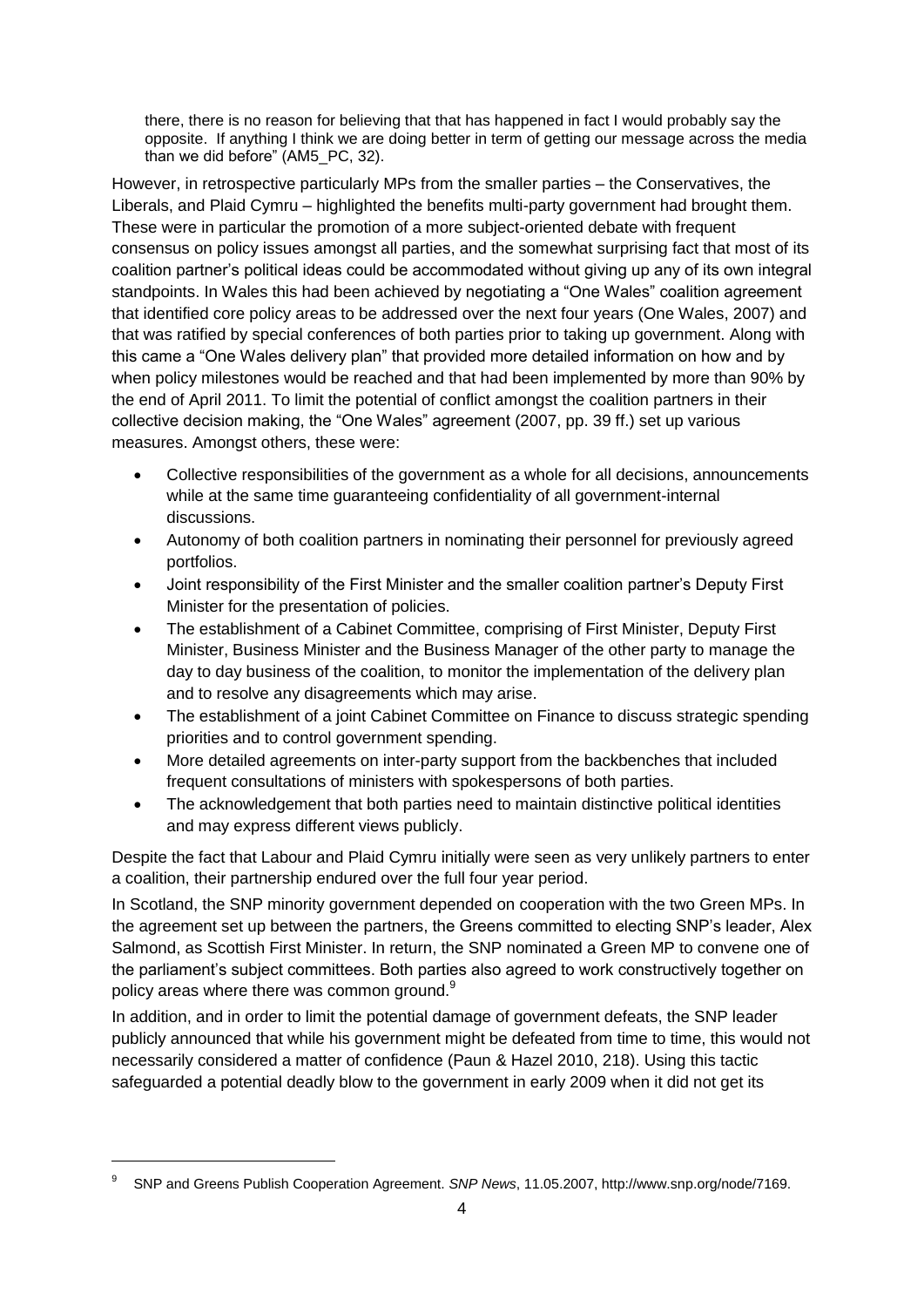budget through: Potentially, this could have brought the government down.<sup>10</sup> However, none of the parties was keen on new elections, and with the joint effort of all parties the decision was swiftly rectified, as one of the parliament's clerks remembered:

"The way our Parliamentary procedures are set out, decisions are always taken at 5 o"clock (...) so when this budget was going through, at ten to five it still wasn"t clear if the Government had enough support and the Green Party members were still discussing between themselves, whether they were supporting or not, as late as five minutes to go, and when the vote came through it was tied and, with a tied vote, the presenting officer has a casting vote but he"s obliged to cast on the status quo. So he cast his vote against the budget and the budget fell, so that was a big blow for the Government, but overall the Parties … it could have become a matter of confidence in the Government. The opposition Parties weren't opposed to the budget for the sole reason of bringing the Government down. They could have pursued that but they weren"t. They were all trying to secure their own priorities and get more out of the Government and, in the minute the bill fell, they all were very quick to state that they wanted to work with the Government and get a budget through as soon as possible, so from what could have been an absolute disaster at 5 o"clock on the Wednesday, by the Thursday morning it was clear that they were all going to sort it out and we were able to put the budget through the next week, so it wasn"t a case of attacking the Government just for the sake of attacking the Government, and they did all manage to get something out of the process which allowed them to vote for the budget and we all moved forward on that one" (MSP6\_clerk, 4).

Interviews conducted with Scottish MPs show that minority government in Holyrood overall strengthened parliament"s role towards the executive as the SNP government had to open up to the other parties in order to gain support for its policies. At the same time, it minority government has increased the other parties' responsibilities to be more realistic in their policy demands, as a conservative MP explains:

[Minority government] obviously made life an awful lot more exciting for us because (…) we have an input which we formerly did not have. For the Labour Party"s perspective, clearly this has resulted in devastation because they operated the basis of the divine right to rule Scotland and this doesn"t happen anymore and they simply have not adapted – even some of them have realised that they have not adapted to the role of opposition. And particularly to the challenging role that opposition now provides in that you cannot just go into that chamber now and part out the party line and go on a frolic of your own (…) As a result, I think, this is making for now better governance of Scotland and I think it is making for a better democratic set up." (MSP2\_Con, 2)

The experiences gained with multi-party government in Scotland and Wales reflect how a previously Westminster-oriented party system and electorate slowly becomes accustomed to multi-party government. However, the fact that both states returned to single party government after the last elections in May 2011 (with Labour in power in Wales, the SNP in power in Scotland) indicates, that societal adaption to the multi-party opportunities that the PR system can provide may be a long process.

#### *Experiences in Germany*

1

Facilitated by a PR system, multi-party governments are the norm for Germany, both on a federal and at *Länder* level, though there have been significant periods of minority government in some of Germany"s 16 states. The establishment and maintenance of these coalitions is facilitated by various measures securing the continuing support from the party, the party group, and the executive. They have provided stable and accountable governments over long periods of time.

Lodge and Wegrich (2007, p.32), have described the way coalition government is managed in Germany as "marriage evaluation conducted by the wider public in the presence of potential new

<sup>&</sup>lt;sup>10</sup> "Alex Salmond threatens to call election after Scottish parliament rejects SNP's budget. SNP's minority government suffers serious setback after MSPs reject the 2009-10 budget bill", The Guardian. 28.01.2009, URL: <http://www.guardian.co.uk/politics/2009/jan/28/scotland-snp> retrieved on 26.09.2011.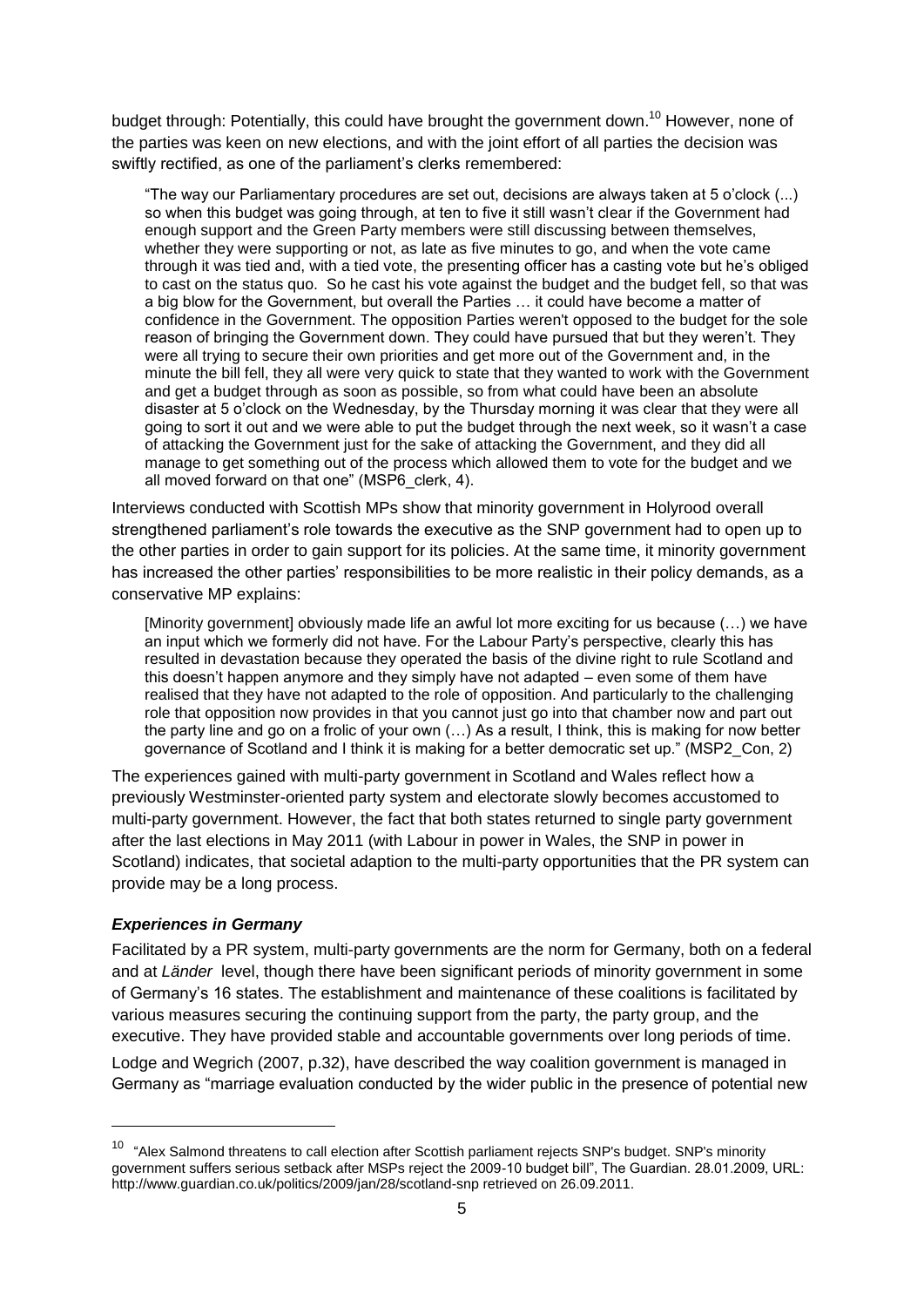mating partners". This situation of constant public scrutiny requires both a sound preparation for multi-party government from everyone involved and good maintenance agreements throughout the course of government. Incentives are each party"s willingness to share power, and the fear that – if the government of the day does not perform well – the coalescing parties may lose votes in the next elections.

The most important tool developed by German parties to facilitate multi-party government is a detailed *coalition agreement* that sets the agenda across all departments over the period in office. With the thought in mind that conflict can be best prevented by putting as much as possible in writing, these agreements have become more and more detailed over the past 30 years. Recent coalition agreements in Germany reach from a little over 42.000 words for the federal level (CDU & CSU & FDP, 2009) to an epic length of almost 58.000 words for the Green lead coalition government (with the SPD as the junior partner) in Baden-Württemberg (Bündnis 90/Die Grünen & SPD, 2011). Apart from providing specific guidelines on the policies that the coalition wants to achieve over the course of its life, coalition agreements normally conclude with a brief overview of how portfolios are distributed and some general guidelines on coalition behaviour. As a minimum, these request that no coalition member votes with changing majorities and that none of the governing parties may introduce legislation without seeking the partner"s prior consent to do so.

For each party involved, the agreements are approved by a special party conference to ensure the party base"s backup for the plans. In addition, they require the consent of the party group within the assembly. With these steps, the parties formally acknowledge the need to compromise if they want to govern together. To be accepted by party base and parliamentary party, the compromise needs to be a balanced one that will not allow one party to dictate over the other.

While the policies the partners want to achieve, normally try to reconcile differing points of view are implemented as the coalition"s policies, the management of ministries is down to the individual parties  $-$  i.e. it's in the party's responsibility to name their minister for a particular portfolio. The independence of ministers is also highlighted in the constitution as concept of "departmental principle" (Ressortprinzip). The minister"s "power to propose, to negotiate and to formulate" (Manow 1996, 100) makes it very clear who is to blame if particular policies aren"t implemented very well. This is all the more important as coalitions in Germany rarely resort to appointing "watchdog" junior ministers (Thies 2001). Instead, the minister"s actions would be scrutinized through a corresponding subject specific committee chaired by either an opposition MP or an MP from the other coalition party (Kim & Loewenberg 2005).

In addition to the detailed coalition agreements, coalition governments in Germany have developed a dense system of informal structures that help keeping all parties involved (Schreckenberger 1994, Kranenpohl 1999). At the top normally stands a *coalition (steering) group* with the head of government, the informal vice-chancellor<sup>11</sup> the party leaders, the parliamentary groups" chairpersons and whips as main participants. Consisting of an equal number of representatives of each of the coalition partners involved (Rudzio 2008, 12), the group meets on a monthly, or even weekly basis. In those meetings it sets the agenda for forthcoming weeks and reaches consensus on contested issues. The day to day business of multi-party government is managed by the whips who remain in constant contact. At committee level, the network is complemented by *coalition working groups* that help the coalescing parliamentary parties to find common grounds at an early stage. Often the experts" pride to solve a complex issue without escalating it to the top level forces them to find an early compromise, as Kranenpohl reports from interviews conducted with FDP members:

1

 $11$  It is custom that the leader amongst the junior coalition partner's ministers will act in lieu of the chancellor if she is not available.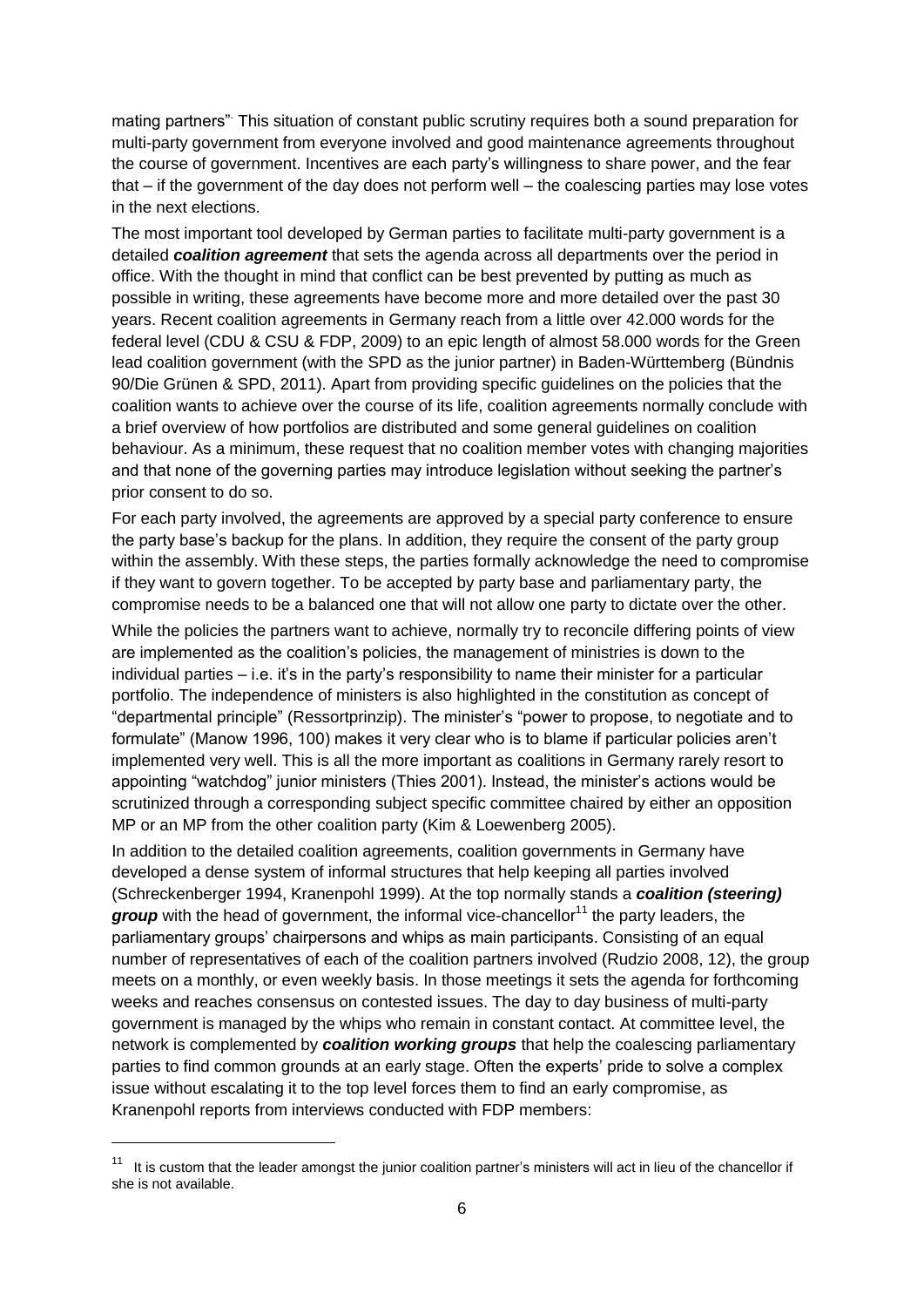"Everyone who beliefs to be an expert in their area is normally so full of distrust with regards to the accidental results of the "meetings of the elephants" – just by looking at how they work! So they try to keep them out. This is their joint interest. And it is also something that you can"t use as a threat toward others because everyone knows that the other one does not want to escalate it to the coalition round" (Kranenpohl 1999, 290; own translation).

At the same time dealing with topics at this level ensures that only very few issues boil to the top and reach the potential to actually damage the coalition. As a result, past coalitions have managed to implement well above 70% of policies promised in their coalition agreement, thus allowing both partners to claim success.<sup>12</sup> In cases where disputes can't be resolved, issues may be postponed – if necessary into the next legislative period.

While smaller coalitions with a minimum of seats offer backbenchers of the governing parties more opportunities in making their voice heard, research on Germany"s two grand coalitions on a federal level (1966-68, 2005-09) indicates that having an over-big majority does not necessarily reduce the influence of the parliamentary party. In the case of the more recent grand coalition, led by chancellor Merkel, various factions within the SPD forced the coalition to make substantial changes to its planned federalism reform. And though the influence of individuals (as opposed to factions) may be slightly smaller, this is compensated by the grand coalition"s convenient majority which can more easily deal with abstentions from its own members than a tight-cut minimal coalition (Gast & Krahnenpohl 2008, 23).

A further important element of multi-party government in Germany is a public awareness and tolerance of conflict between coalescing parties. It is, for example, not uncommon, for ministers to publicly criticize colleagues if they believe their particular policies do not meet the coalition"s expectations. One recent example is the critique German"s foreign minister, Westerwelle, had to endure following his abstention in the UN Security Council"s decision for a mandate against Lybia. Apart from triggering calls for his resignation both from the opposition and senior highranking FDP members, Westerwelle was severely criticised by his cabinet colleague, defence minister De Maizìere, who publicly declared that the government had taken at least three wrong decisions in dealing with Lybia .<sup>13</sup> The public's principal openness for critique and compromise goes along with the understanding that the chancellor"s role is more to facilitate political decisions than to enforce her party"s particular agenda. In the German constitution, this has been adequately labelled as *chancellor's* '*guidelines competence*' – i.e. the chancellor makes sure that her ship sails in the right direction, but she does not micro-manage the minister's portfolios.<sup>14</sup>

### **Multi-party government's effect on the executive-parliament relations**

Looking at Germany and the devolved assemblies in Scotland and Wales, multi-party government and the management of coalitions has various effects on the way parliament and the executive government interact:

#### *For minority government*

-

<sup>&</sup>lt;sup>12</sup> According to Miller & Müller (2010, 337 with further references) 73% of the policies discussed in the agreements for Germany"s red-green coalition on a federal level (1998-2002) have been implemented. Henssler (2011, 105) confirms an implementation rate of 71,2 % for North-Rhine Westphalia"s red-green coalition (2000- 2005). This success rate slightly exceeds the 70% found by Rallings (1987) for parliaments in Canada and the UK between 1945 and 1979 and is not extensively far of the 88% Bara (2005) found for the majority led British House of Common in the period 1987-2005.

<sup>13</sup> "De Maizière räumt Fehler in deutscher Lybien-Politik ein", *Financial Times Deutschland*, 26.08.2011.

<sup>&</sup>lt;sup>14</sup> In comparison to their Australian colleagues, German ministers seem to have much more autonomy and independence in presenting their ministry's policies, plans and achievements and they would normally do so without the chancellor's support. In contrast, in the Australian television it's regularly the prime minister doing the talking while the minister in charge of his portfolio only gets to play a supporting act.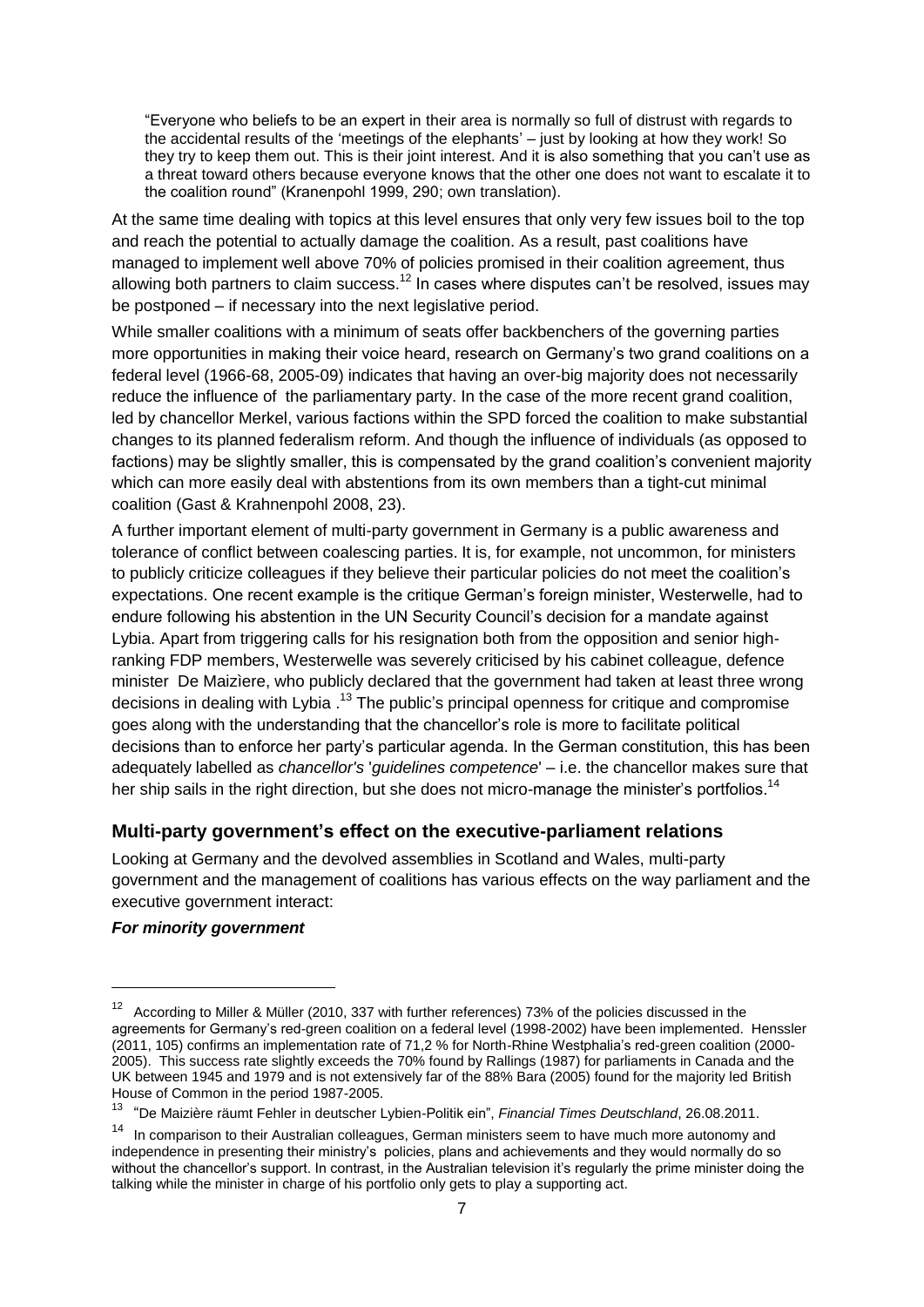$\rightarrow$  An opening in principle toward policy influence and input from MPs of other parties as the needed by the government to forge compromises and support its legislative agenda.

### *For coalition government*

- $\rightarrow$  The permanent interlocking of the executive and parliament as each party needs to find understanding and support in its own ranks for the compromises the joint policies with the partner may require. This is achieved by a fluid multi-level network of informal contacts amongst coalition partners.
- $\rightarrow$  A strengthening of coalition working groups and the subject experts amongst the MPs who are essential in reaching consensus amongst coalition partners when preparing committee decisions on coalition policies. While the more complex decision making process does not always allow for quick and easy fixes and policy u-turns, it does provide parliament with ample opportunities to exert influence on how policy agreements are actually implemented.

#### *For both (as a consequence of the above)*

- $\rightarrow$  A timely manner of communication between the executive and the coalition's MPs which is essential to secure their support.
- $\rightarrow$  A cross-party insight into the need to compromise but also the opportunity to learn from each other and to take ownership of policies that might initially stand somewhat in contrast to your own political ideals.
- A stronger part of committees as places for coalition MPs work on joint solutions. Both German and Scottish committees have the power to re-draft government bills; the Scottish committees may even initiate legislation, though they rarely use this privilege (Arter 2004, Carman & Shepard 2009). The extensive discussion of legislation in the committes gives both coalition and opposition MPs the opportunity to amend and alter ministerial policy drafts and to leave parliament's mark.
- $\rightarrow$  A reduced role of the head of government who, by moderating competing interests, takes up the position of a "strolling arbitration panel" as Merkel"s predecessor in managing a Grand Coalition, chancellor Kiesinger, once has famously been dubbed (Niclauß 1988, 90)

# **Conclusion**

This paper has looked at how multi-party governments are managed by coalition and minority governments in Germany and the devolved assemblies in Scotland in Wales. While detailed coalition agreements provide a policy agenda over the whole period of government, a multi-level network of informal steering and working groups ensures the ongoing support of all members of the coalition"s parliamentary parties for the implementation of the coalition agreement. The example of Germany shows that multi-party government have successfully managed societal problems over a long period of time. A precondition of this are well established measures of managing the different expectations of all partners involved – both within government and within parliament – and the general acknowledgement that democracy more often than not is about compromising. The Scottish example of minority government shows how this can be achieved on a much simpler, less complex level, by actively involving all parties when taking decisions on particular policies. At the same time the fact that both Scotland and Wales returned to singleparty government after 12 years of multi-party experience highlights that multi-party government is not a panacea and that adjusting to this particular style of politics may take time.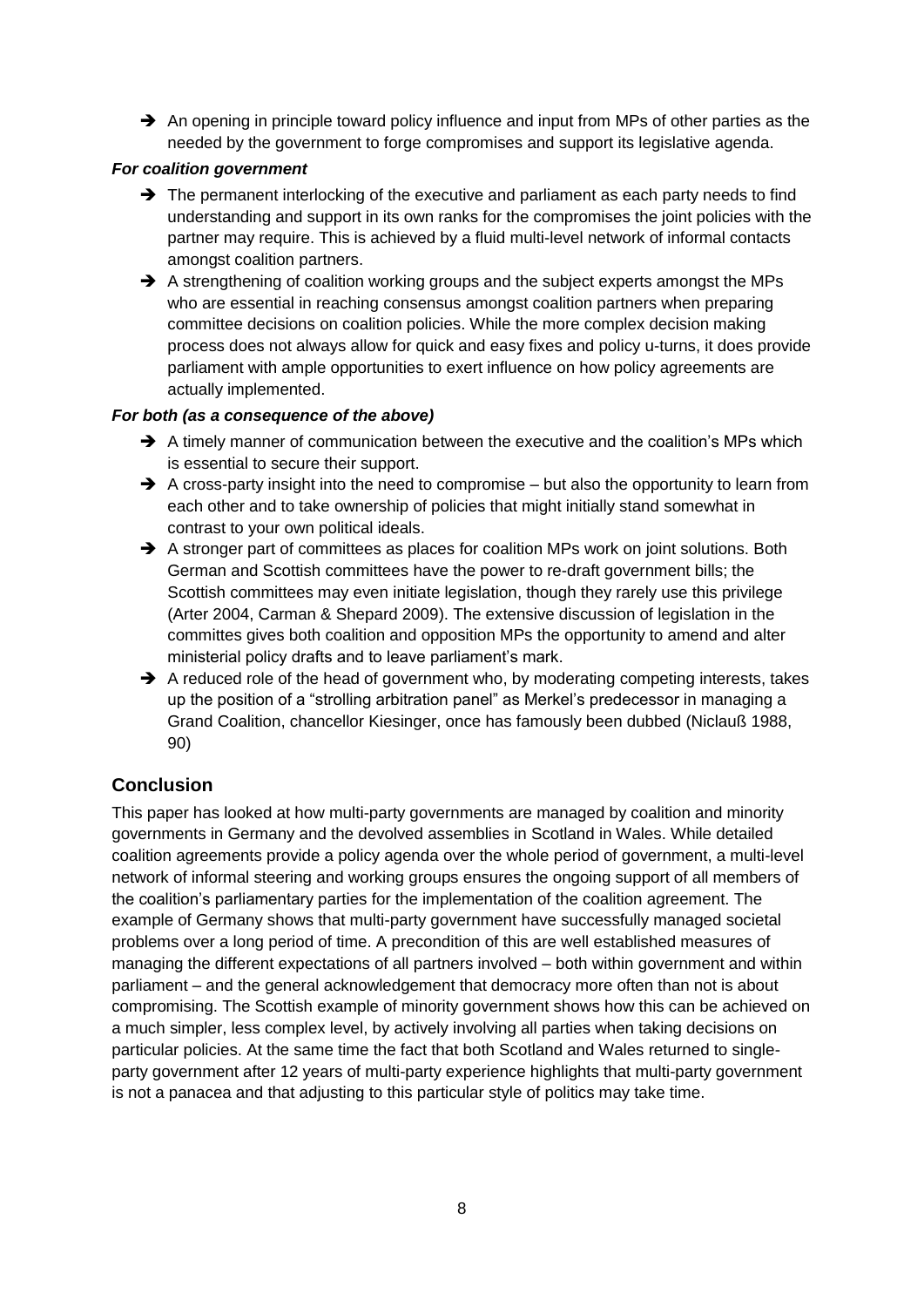# **Acknowledgements**

This work was supported by the Economic and Social Research Council (UK), ESRC Grant Number PTA-026-27-1803.

## **References**

Arter, D. (2004), *The Scottish Parliament. A Scandinavian-Style Assembly?* London: Franc Cass. Bara, J. (2005), A question of trust: Implementing party manifestos, *Parliamentary Affairs* 58 (3), pp. 570-584.

Bowe, W. (2010), Green members in green chambers: The role of the Australian Greens in government formation, Australasian Parliamentary Review 25 (1), pp.137-149.

Bündnis 90/Die Grünen, SPD (2011): *Der Wechsel beginnt. Koalitionsvertrag zwischen BÜNDNIS 90/DIE GRÜNEN und der SPD Baden-Württemberg. Baden-Württemberg 2011 – 2016.* URL: [http://www.gruene-bw.de/partei/news/article/der-wechsel-beginnt.html,](http://www.gruene-bw.de/partei/news/article/der-wechsel-beginnt.html) retrieved 27.09.2011.

Carman, C. & Shephard, M. (2009), Committees in the Scottish Parliament, in: Jeffrey, C. & Mitchell J. (Eds.) *The Scottish Parliament 1999-2009: The First Decade*, London: Hansard Society/Luath Press, pp. 21-28.

CDU, CSU, FDP (2009): *Wachstum, Bildung, Zusammenhalt. Der Koalitionsvertrag zwischen CDU, CSU und FDP. 17. Legislaturperiode.* URL: [http://www.cdu.de/portal2009/29145.htm,](http://www.cdu.de/portal2009/29145.htm) retrieved 27.09.2011.

Gast, H. & Kranenpohl, U. (2008): Große Koalition – schwacher Bundestag?, *Aus Politik und Zeitgeschichte* 16, pp. 18-23.

Henssler, O.-T. (2011), *Entscheidungstheoretische Determinanten politischen Handelns. Ein Analysemodell auf Basis des rot-grünen Koalitionsvertrages NRW 2000*. PhD thesis, University Duisburg Essen. URL: [http://duepublico.uni-duisburg-essen.de/servlets/DocumentServlet?id=24192,](http://duepublico.uni-duisburg-essen.de/servlets/DocumentServlet?id=24192) retrieved 27.09.2011

Herr, R. (2005), Reducing Parliament and Minority Government in Tasmania: Strange Bedfellows Make Politics – Badly, *Australasian Parliamentary Review* 20 (2), pp. 130-143.

Horne, N. (2010): Hung parliaments and minority governments, *Background Note*. Parliament of Australia, Parliamentary Library. URL:

[http://www.aph.gov.au/library/pubs/bn/pol/HungParliaments.htm,](http://www.aph.gov.au/library/pubs/bn/pol/HungParliaments.htm) retrieved 19.05.2011.

Hough, D. (2011), Small but perfectly formed? The rise and rise of Germany"s smaller parties, German Politics 20 (1), pp. 186-199.

Kim, D. & Loewenberg G. (2005), The role of parliamentary committees in coalition goernments: keeping tabs on coalition partners in the German Bundestag, *Comparative Political Studies* 38 (9), pp. 1104-1129.

Kranenpohl, U. (1999), "Man kann nicht jeden Monat die Koalitionsfrage stellen!". Koalitionsinterne Konfliktlösungsmechanismen und Einflusspotentiale, Zeitschrift für Politik 46 (3), pp. 283-297.

Lodge, M. & Wegrich, K. (2007), Germany, in: Bell, M. & Murray, A.: *In the balance: coalition and minority government in Britain and abroad*. Centre Forum Discussion Paper, London: Centre Forum pp. 28-34.

Lynch, P. (2007), Party System Change in Britain: Multi-Party Politics in a Multi-Level Polity, *British Politics* 2, 323–346.

Manow, P. (1996), Informalisierung und Parteipolitisierung executive Entscheidungsprozesse. Zum Wandel exekutiver Entscheidungsprozesse in der Bundesrepublik, *Zeitschrift für Parlamentsfragen* 27 (1), pp. 96-107.3-283.

Miller, B. & Müller W. (2010), Managing Grand Coalitions: Germany 2005-09, German Politics 19 (3- 4), pp. 332-352.